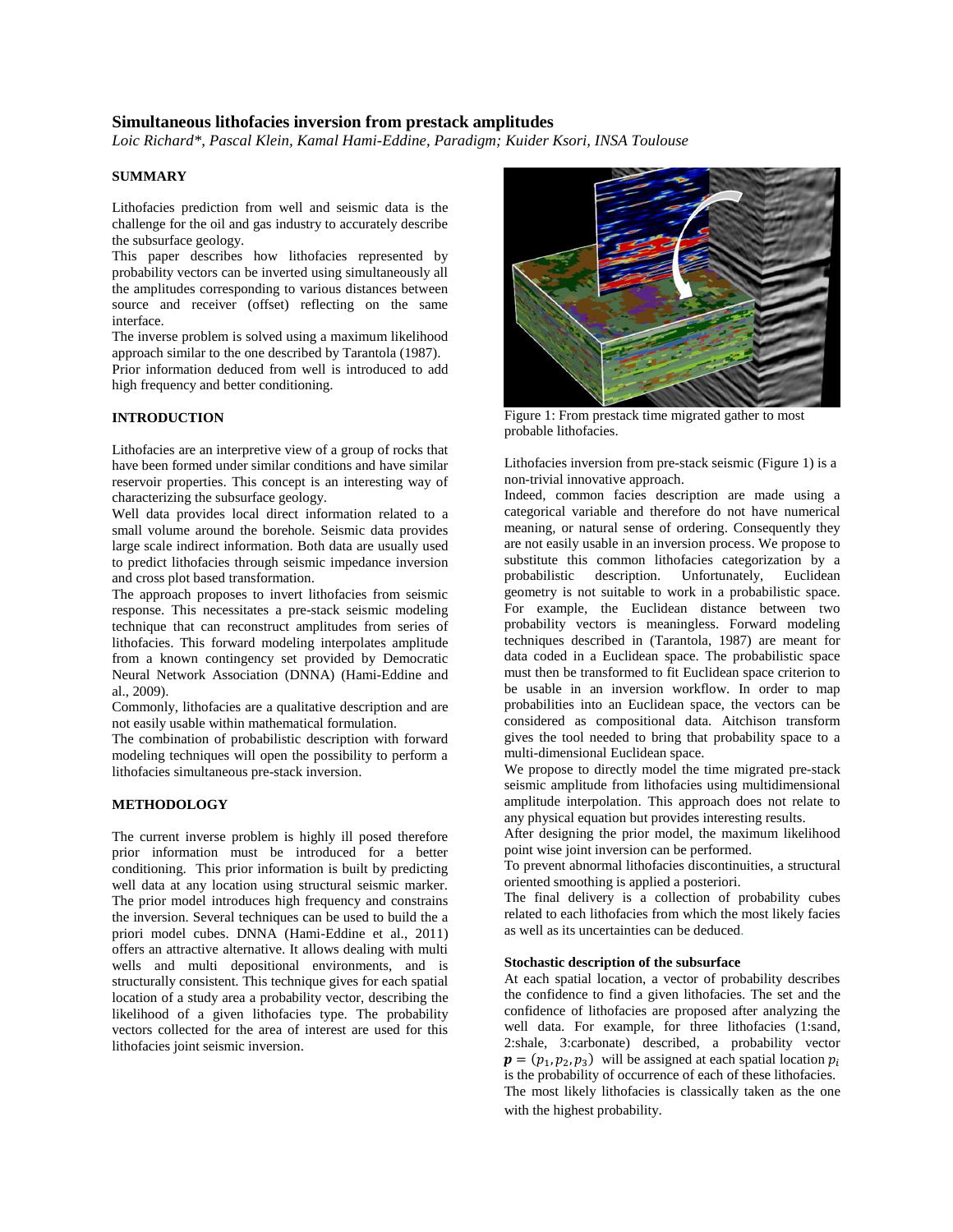## **From probability space to Euclidian space**

Probability vector can be seen as a particular case of compositional data like volume percent, ppm or molar properties. Instead of considering a probability vector component as a probability value, we consider it as a proportion.

Egozcue (2003) shows that it is mathematically possible to represent compositional data in a Euclidean space.

Using this compositional data Aitchison transformation is a direct way to integrate probability cubes to inversion models.

# **Pre-stack forward modeling using lithofacies**

Pre-stack amplitudes forward modeling consists in rebuilding collection of amplitudes from lithofacies series. The forward modeling of pre-stack seismic amplitudes uses interpolation of seismic amplitude.

A collection of known pre-stack seismic amplitudes corresponding to a probability vector is provided by the Democratic Neural Network Association (DNNA). The probability vectors maps the different transition from one lithofacies to another.

Pre-stack seismic amplitude is estimated with multivariate inverse distance weighting interpolation method (Shepard). To prevent possible artifacts, a band-pass filter is applied a posteriori to fit seismic frequency content (Figure 2).



Figure 2: Cross section: Original stack section (left) compared with modeled (from prior model) stack section (right). From top to bottom three different areas can be analyzed: contrast, continuity and frequency are rather well modeled.

#### **Inverse problem: maximum likelihood**

The inverse problem aims at reconstructing the model from a set of measurements. Unfortunately, in our case, the seismic response forward modeling is not linear and several models can fit the data. To solve this ill posed inverse problem, a comparison between the estimated model and the true model must be implemented. The appraisal relationship quantifies how much properties have been recovered by the estimated model (Figure 3).



Figure 3: Inverse problem schemes.

We adopt a Bayesian inverse calculation to estimate lithofacies. This mathematical approach is similar to the one developed by Tarantola (1987).

We made the hypothesis that a priori information on data and the model follow Gaussian distributions. Therefore the posterior density can be written as follows:

$$
F_M(\mathbf{m}) = Ke^{-S(\mathbf{m})}
$$

The maximum likelihood model can be found by minimizing the objective function S(**m**).

This model based approach jointly inverts pre-stack gather on three main steps.

The first step consists in defining the prior model. The confidence associated with the model and the observed seismic amplitude can also be defined.

The second step inverses the data by minimizing the objective function. The objective function is the weighted sum of two terms. The first term measures the mean square error between predicted pre-stack amplitude and the observed pre-stack amplitude.

$$
O_d = \|g(m) - d_{obs}\|_{C_D^{-1}}
$$

The second term quantifies how much properties have been recovered by the estimated model from the true model. It measures the mean square error between prior model and estimated model.

$$
\mathcal{O}_m = \left\| \boldsymbol{m} - \boldsymbol{m}_{prior} \right\|_{\mathcal{C}_M^{-1}}
$$

The steepest decent algorithm such as Newton can help solving the solution of minimizing the objective function  $S(m)$ .

$$
\mathbf{m}_{n+1} = \mathbf{m}_n - \mathbf{H}_n^{-1} \boldsymbol{\gamma}_n
$$

Where  $H_n$  and  $\gamma_n$  are respectively the Hessian matrix and the gradient of *S* at iteration *n*.

To speedup computation, we use the Quasi-Newton variant that avoids calculating explicitly the Hessian matrix.

### **Structural oriented smoothing**

The smoothing of the facies cube is done by smoothing the probability vector distribution.

Given the orientation (dip and azimuth) and the orientation confidence volumes, the structural smoothing is performed using the weighted median filter. The weighted median filter is a data-driven tool that reduces random noise and enhances laterally continuous events. The filter collects all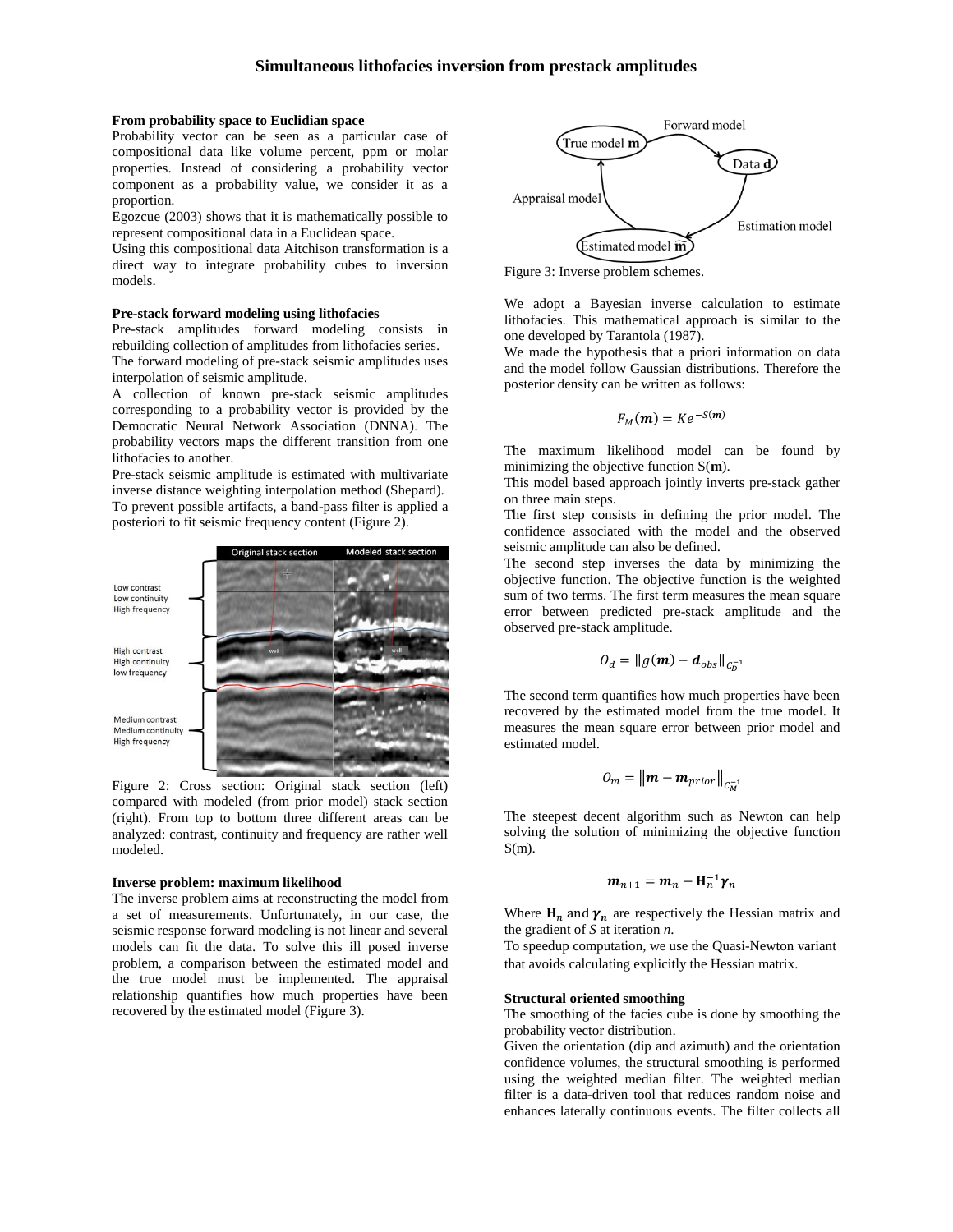amplitudes inside a user-specified rectangle and replaces the center value by the weighted median of values. Weights are taken as confidence values. The effect is an edge preserving smoothing of the seismic data.

This structural oriented smoothing (Figure 4) is applied on the prior model as well as on final delivery of the inversion.



Figure 4 Section of the most probable facies cube before (left) and after (right) structural oriented smoothing. Better continuity, less noise keeping information in place.

## **MAIN RESULTS ON REEF CARBONATES**

The technique has been applied on an existing oil field. The prior model has been computed using a lithofacies prediction algorithm. At each location, a vector of probability is predicted from wells and guided by seismic data. The prior model has been structurally smoothed to take into account the well data and the structural information.

Confidence on prior model has been chosen as simple as possible, using a diagonal covariance matrix with marginal variance equal to one.



Figure 5: original pre-statck time migrated gather with mute curve (red curve)

Seismic data shows a poor quality at far offsets and a low correlation between offsets. Due to the bad seismic quality, far offsets have been muted (Figure 5). As for the prior model, diagonal covariance matrix with marginal variance has been used. Weights attached to fidelity to model criteria and fidelity to observed data are identical. The convergence is observed before 30 iterations.

The result is a new collection of probabilities related to each lithofacies (Figure 6).



Figure 6: Probabilities section from facies group 1, shale (top left) to facies group 17 Biostrom water (bottom right). High confidence areas are shown in red. Facies lateral continuity can be analyzed on probability sections. Good reservoir facies (4 and 8) probabilities.

From this collection the most likely lithofacies cube corresponding to the highest probability can be computed. The optimized results are similar to the prior model even if some important changes are noticed (Figure 7).

The shaly lithofacies is more represented than in the prior model. The volume and the continuity of the good quality reservoir are slightly increased. It is noticeable that the result is still consistent with the well data.



Figure 7: Cross section of the most probable facies: on the left most probable facies corresponding to the prior model. On the right most probable facies after joint inversion. The volume and the continuity of the good reservoir are increased.

## **CONCLUSIONS**

The lithofacies joint inversion can be performed directly using pre-stack seismic data and lithofacies description.